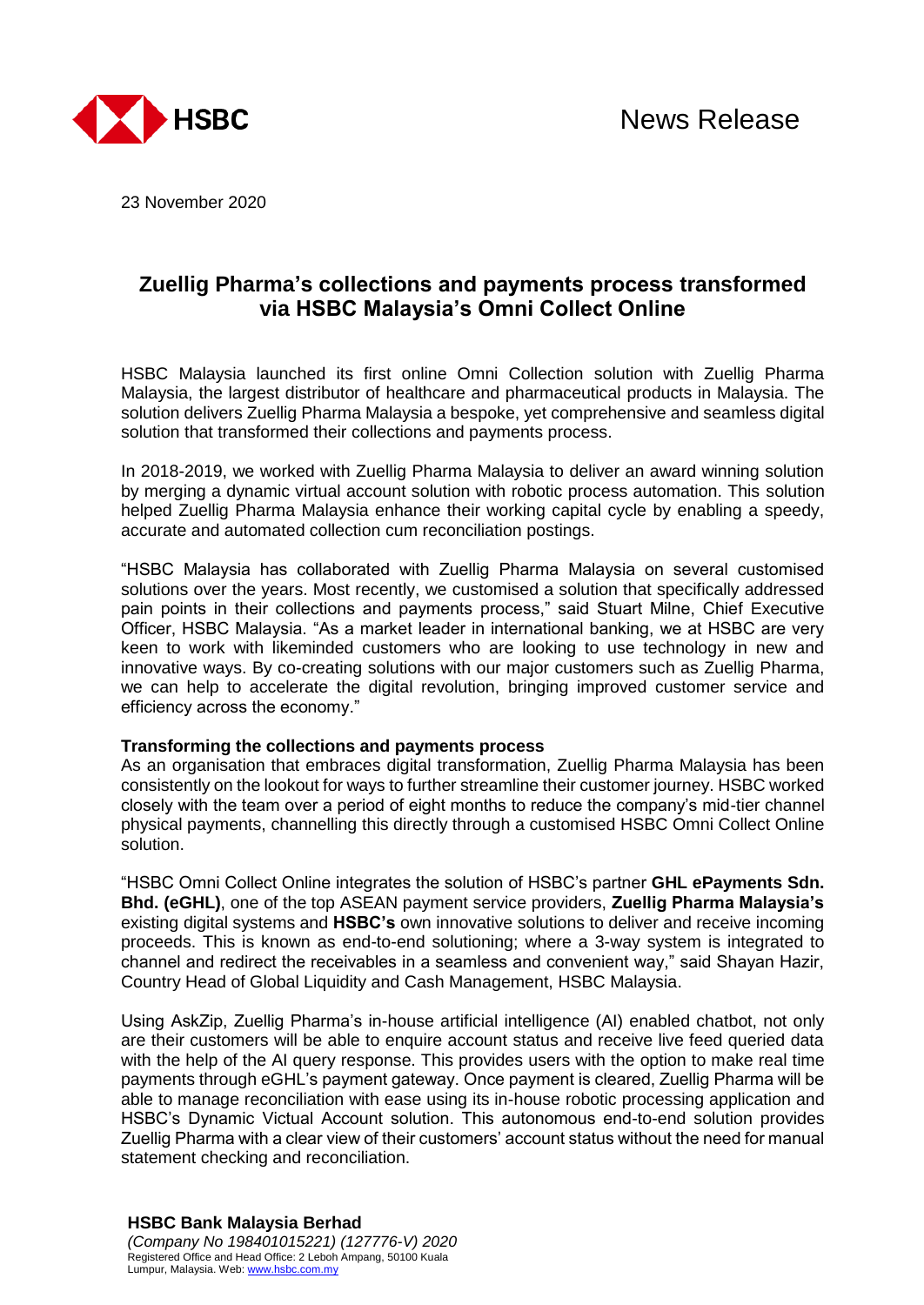# **Embracing new technology**

"By customising our Omni Collect Online solution, Zuellig Pharma Malaysia's customers will now have a comprehensive view of their outstanding payments and the direct choice for settlement via FPX. As for Zuellig Pharma, the automated reconciliation of the payment reports completes the cycle with zero manual intervention whatsoever " shared Shayan. "In fact, HSBC has gone beyond just providing a single off the shelf product to Zuellig, instead, we have curated and delivered a customised solution for them and are proposing new solutions and products that take into consideration all of their banking needs."

"With the HSBC Omni Collect Online solution integrated with our proprietary chatbot AskZiP and soon with our eZRx online ordering platform, we will now be able to offer a smooth and fast online payment experience, accelerating banking reconciliation and credit management. This supports our efforts to continuously improve our customers' experience," said Louis-Georges Lassonnery, Chief Executive of Zuellig Pharma Malaysia.

HSBC in Malaysia is committed to supporting Malaysian businesses as they drive their own digital transformations. Through our recent partnership with PayNet, we have enabled DuitNow QR contactless payments for hospitals under one of the largest healthcare groups in Malaysia facilitating the safety and welfare of Malaysians. In addition, we have rolled out Real-Time Payments and Virtual Accounts that addresses end to end requirements and allows our clients to stay in control of their business, anytime, anywhere.

We have also invested to make international trade simpler, safer and more efficient for businesses whilst leveraging our vast worldwide network that provides access to 90% of global trade flows through the country's first ever live blockchain Letter-of-Credit transaction last year. Our HSBC Supply Chain Finance (HSCF) platform offers a full suite of digital trade capabilities, ranging from documentary trade, trade loans, receivables financing and supply chain solutions.

To further ease our customer journey, HSBC launched a 24-7 digital account opening service with self-service machines for identification and verification process – we were the first bank in Malaysia to do so. Additionally, we were the first HSBC bank in the ASEAN region to offer pre-authenticated Web Chat and Voice ID capabilities to our customers. And we continue to revolutionise banking solutions by using artificial intelligence (AI) as a method in equity investing in the new AI Powered US Equity 5 Index suite of structured products in Malaysia offered by HSBC Amanah.

"HSBC is investing heavily in new technology, leading to improved products and services. For example, our Omni Collect Online solution through HSBCnet, our award-winning digital banking platform, now offers online businesses a simple way to collect payments from their customers, whether via credit cards, debit cards, e-wallets, DuitNow, etc. This results in an improved experience for the consumer as well as much improved efficiency for online businesses," concluded Stuart.

HSBC Malaysia recently won the coveted award for 'Best International Bank' in the country as part of the Asiamoney Best Bank Awards 2020 - the second year in a row that HSBC has won this award. In addition, HSBC Malaysia also bagged The Asset Triple A Treasury award for Best Service Provider, Cash Management in Malaysia and two other client solution related accolades recognising stand-out implementation for clients by the bank during the review period. This included: Best Payments & Collections Solution and Best Liquidity and Investments Solution.

*ends/more*